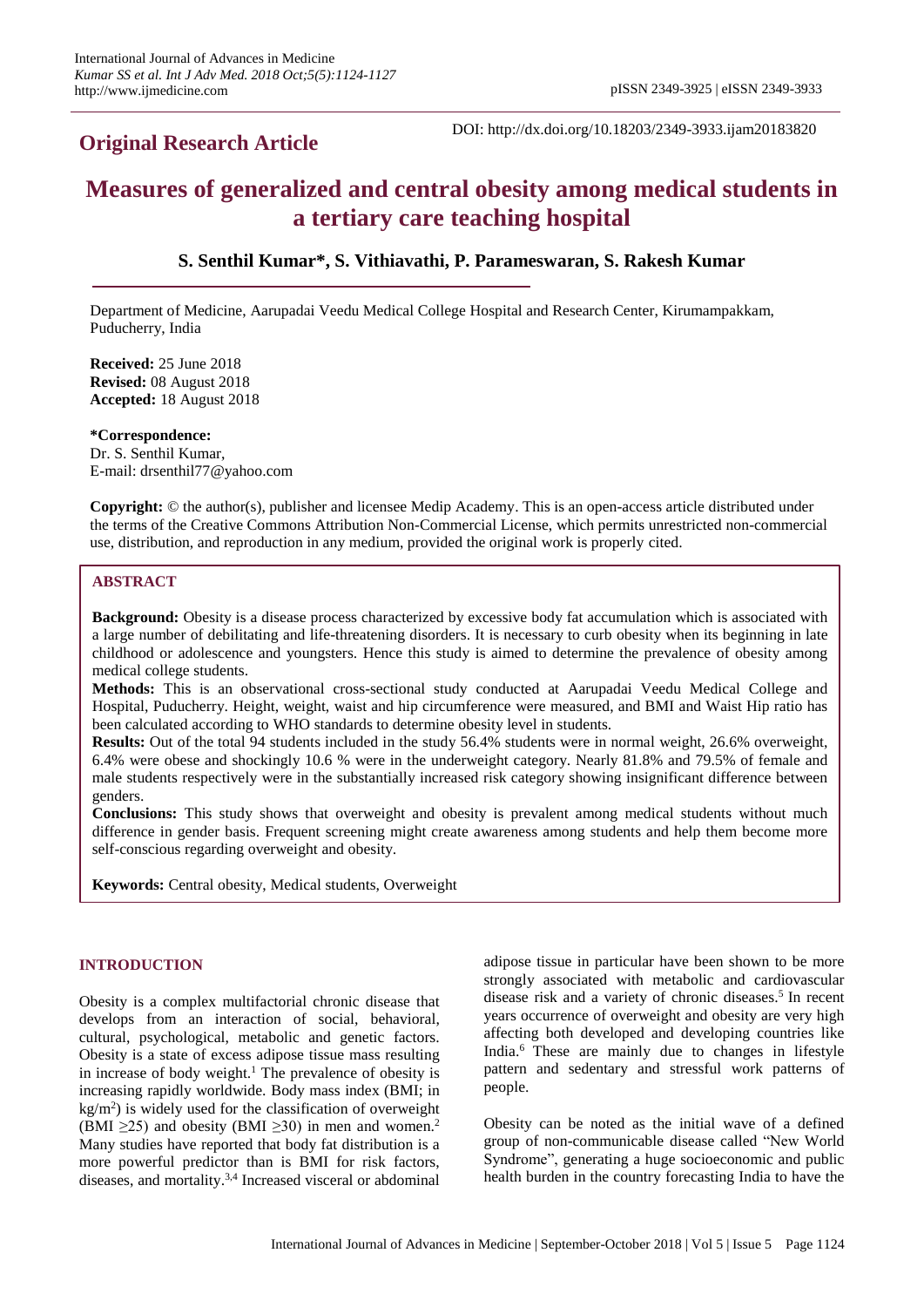second highest number of obese children in the world [Indianexpress.com]. Children and adolescents are becoming more obese, indicating that this will accelerate over time. Obesity may lead to heart disease and other chronic disease including hyperlipidaemia, hyperinsulinaemia, hypertension, and early atherosclerosis.

The most widely used method to gauge obesity is the Body Mass Index (BMI), other methods to measure body fat is by anthropometry, densitometry, CT, MRI, DEXA Scans. WHO grades BMI <18.5 as underweight, 18.5 - 24.9 as normal, 25.0 - 29.99 as pre-obese and >30.0 as obese. <sup>7</sup> Excess amount of abdominal fat is independently associated with a higher risk for diabetes mellitus and cardiovascular disease. Both generalized and abdominal obesity are associated with increased risk of morbidity and mortality. Stress is also one of the factors contributing to obesity which leads to irregularity in diet, exercise, and regular activities.

College life is a vital period with loads of responsibilities, decision making and varied expectations. Medical education is stressful throughout the whole course of training. The amount of materials to be absorbed, social interaction, pressure of examination, discrepancies between expectation and reality all can be anticipated to bring psychological stress. Even though many universities and colleges have effective programmes and guidance related to healthy lifestyle programmes the issue on overweight and obesity is rising widely. Hence this study aims to look for the prevalence of obesity and central obesity among medical college students of Aarupadai Veedu Medical College and Hospital, Puducherry, so that better strategies could be developed for students in the college regarding healthy lifestyle.

#### **METHODS**

This is an observational cross-sectional study conducted at Aarupadai Veedu Medical College and Hospital, Puducherry among final year medical students of part I and part II. A total of 94 students of both genders participated in the study of which 43 and 51 students were from pre-final and final year respectively. Written consent was obtained from every student before the study. A brief history was taken regarding any metabolic or endocrine disorder and any history of drug intake. Students taking steroids, anti-obesity drugs and with metabolic disorders like hypothyroidism and diabetes were excluded from the study.

#### *Data collection*

The detailed demographic information was collected from the students based on questionnaire. Physical activity and dietary habits were assessed by documenting time spent on doing physical activity and average daily calorie intake. After filling the questionnaire anthropometric measurements such as weight, height, waist and hip circumference was measured using a measuring tape according to WHO standard. Waist circumference was measured at the midpoint between the lower margin of the last palpable ribs and the iliac crest. Hip circumference was measured around the widest portion of the buttocks. Height and weight were recorded using a standardized height measuring scale and weighing machine under the supervision of the investigator. Using this data BMI and Waist/Hip ratio was calculated employing the formula weight in kilogram/ height in meter square (wt in kg/ ht in m²) proposed by WHO (2000). The students were classified according to their obesity level based on WHO Standards. The data collected was analyzed further using SPSS statistical package (version 15.0).

#### **RESULTS**

The study was conducted in a total of 94 students doing the final year of medicine.



#### **Figure 1: Distribution of students according to their BMI.**

The result shows that 51 students (54.3%) were from final year and 43 students (45.7%) were from the prefinal year. Among the total 94 students 58.5% (55) were females and 41.5% (39) were males.



**Figure 2: Distribution of students according to their obesity level.**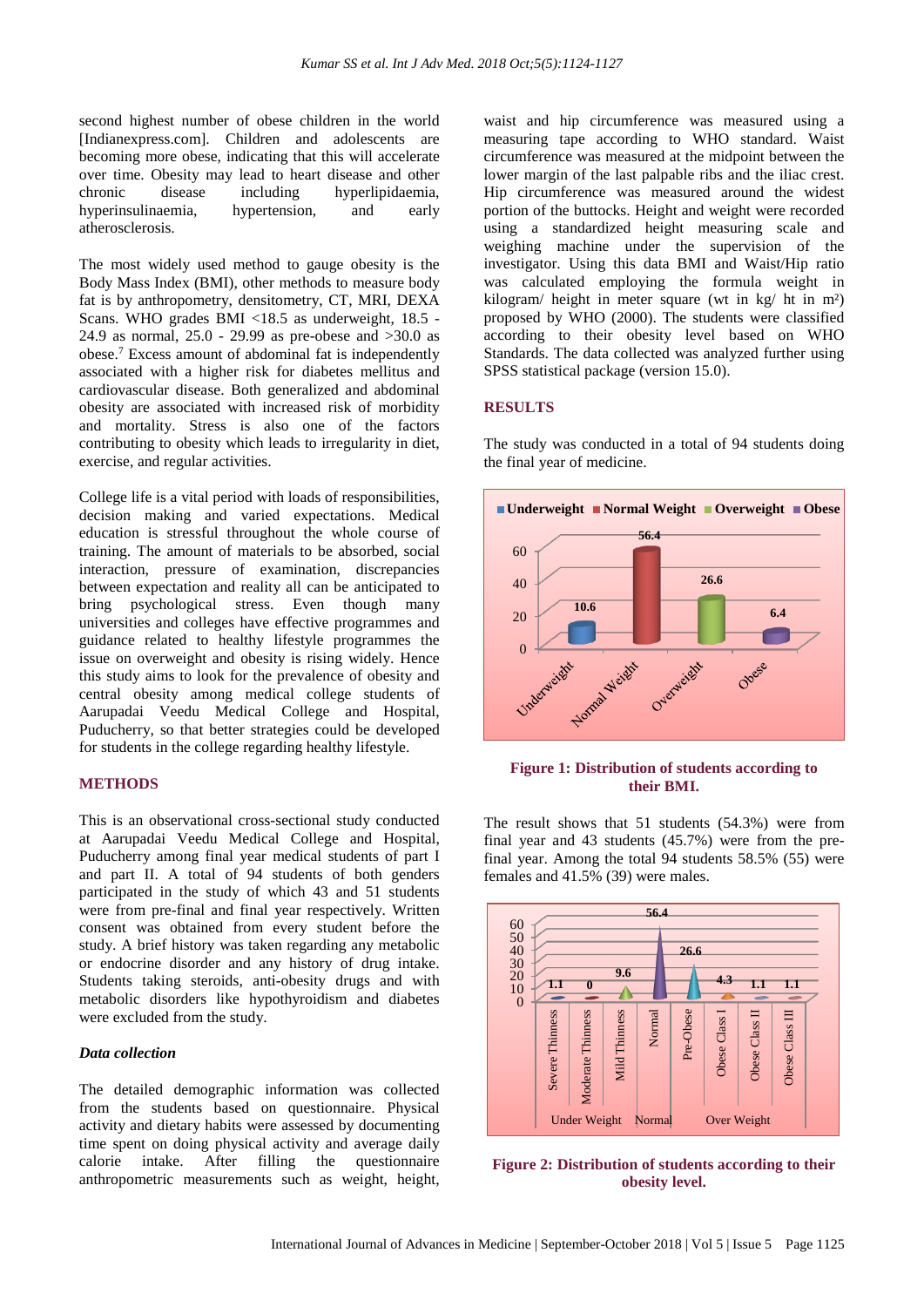Figure 1 shows the distribution of students according to their BMI. It shows that majority of about 56.4% (53) students were normal weight and nearly 26.6% of students were overweight. Only 6.4% of student were obese, it was noted that 10.6% of students were underweight.

Figure 2 shows the distribution of students according to their obesity level. It shows that 56.4% of students were normal, 26.6% of students were pre-obese. Of the 6.4% obese majority of 4.3% of students were of class I obese. Also 1.1% of students were class II and class III obese respectively. Regarding 10.6% underweight most of them (9.6%) were in mild thinness category.

#### **Table 1: Mean and SD of parameters.**

| <b>Parameters</b>                  | <b>Mean</b> ±SD     |
|------------------------------------|---------------------|
| Weight $(Kg)$                      | $63.83 \pm 13.013$  |
| Height (cm)                        | 163.106±9.812       |
| <b>BMI</b>                         | $23.953\pm4.331$    |
| Waist (cm)                         | $86.266 \pm 12.878$ |
| $\text{Hip}\left(\text{cm}\right)$ | $91.83 \pm 14.476$  |
| Waist to Hip Ratio                 | $0.957 \pm 0.158$   |

The Table 1 shows the mean and SD of parameters. The mean weight of students was 63.83±13.013 and mean height of students was  $163.106\pm9.812$ . Similarly, the mean waist circumference of students was 86.266±12.878 and mean hip circumference of students was 91.83±14.476. The mean BMI was 23.953±4.331 and mean waist to hip ratio was 0.957±14.476.

#### **Table 2: Distribution of students according to their BMI with respect to gender.**

| <b>BMI</b>    | <b>Gender</b> |               |  |
|---------------|---------------|---------------|--|
|               | <b>Male</b>   | <b>Female</b> |  |
| Underweight   | $2(5.1\%)$    | 8 (14.5%)     |  |
| Normal Weight | 20 (51.3%)    | 33 (60%)      |  |
| Overweight    | $16(41\%)$    | $9(16.4\%)$   |  |
| Obese         | $1(2.6\%)$    | $5(9.1\%)$    |  |
| Total         | 39 (100%)     | 55 (100%)     |  |

 $Chi-Square = 8.951$ ; P Value = 0.03 Significant

Table 2 shows that obesity level was greater in females of about 9.1% (6) than males of only 2.6%.

#### **Table 3: Distribution of students according to the risk of metabolic complications with respect to gender.**

| <b>Risk of metabolic</b>   | <b>Gender</b> |               |  |
|----------------------------|---------------|---------------|--|
| complications              | <b>Male</b>   | <b>Female</b> |  |
| Normal                     | 8 (20.5%)     | 7(12.7%)      |  |
| Increased                  | $0(0\%)$      | $3(5.5\%)$    |  |
| Substantially<br>increased | 31 (79.5%)    | 45 (81.8%)    |  |
| Total                      | 39 (100%)     | 55 (100%)     |  |

This remains the same in case of underweight also where females were 14.5% and males were 5.1%. On the contrary majority of 41% of males were overweight than the females who were 16.4% which shows that males are at greater risk.

Table 3 shows the risk of metabolic complications analyzed using waist to hip ratio with respect to gender where 81.8% of females and 79.5% of males are in the substantially increased risk category. This shows that there is no significant difference in risk factors in regard to gender factor.

#### **DISCUSSION**

Overweight and obesity in medical students is gradually emerging as a health problem. College going period is highly important and timely identification and correction of food habits along with regular physical activity should be recommended to prevent obesity. BMI is the most commonly used parameter internationally to calculate adipose tissue using anthropometric data and is an effective way to screen obesity. In this study 26.6% students were overweight, and 6.4% students were obese which is similar to study conducted among medical students studying in Midnapore Medical College, India, overall prevalence of 17.5% and 3.4% for overweight and obesity respectively was found.

Similarly, in a study conducted by Tiwari et al, among medical students, the prevalence of overweight was 9.9 % and obesity was 1.53% proving that obesity is prevalent among medical students. <sup>8</sup> Also study by Chhabra et al, reported prevalence of 11.7% overweight and 2% obesity among medical students in Delhi.<sup>9</sup>

In another study conducted in Malaysia, 29.2% were found to be overweight comprising 13.7% males and 15.5% females which was contrary to this present study were 41% males and 16.4% females were overweight indicating that males percentage was higher than females. 10

Selvaraj K et al, in their study found that the waist to hip ratio among females and males were high implying that they are at greater risk which is similar to present study findings.<sup>11</sup> The present study shows that nearly 81.8% and 79.5% of female and male students respectively were in the substantially increased risk category indicating no gender differences which was statistically not significant. Such results were also stated in other studies, Aggarwal et al, reported the prevalence of obesity to be 3.4% in their study group with no significant difference between boys and girls. 12

Also, Kevin et al, stated that overweight in female students was 16.6% and male students was 10.75% and this gender difference, however was not found to be statistically significant. <sup>13</sup> Obesity is a global problem. Prevention and management strategies applicable to all